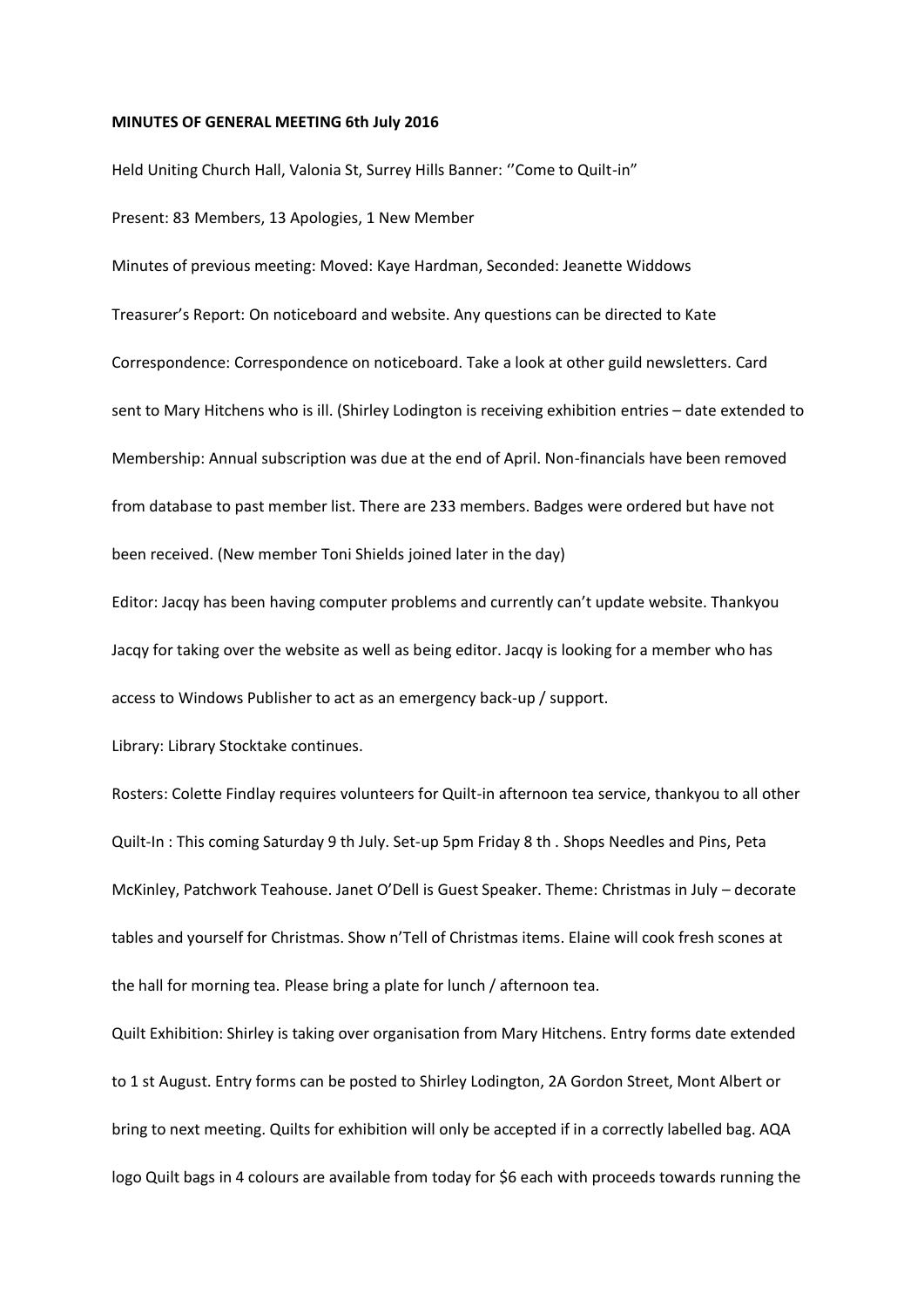exhibition. More bags will be available at the Quilt-in, meetings and the exhibition. Suzanne Simpson is receiving the raffle tickets. Help will be needed and rosters will be handed out next Symposium 2017: Letters have been sent out to possible tutors. Shirley and Chris Serong spoke to some last week at the Sydney Quilt Show.

AQIPP: Advertising is on the front table. Brother Inc. have printed more flyers. Last year's group quilt was donated to the City of Whitehorse who presented it to their Sister City Matsudo Japan. All 14 AQA members who made it were invited to the formal presentation dinner at the City of Whitehorse. There are articles in VicQuilters and in the August issue of Down Under Quilting. Art Quilts Next month will be at Jo's home from 10am – 2pm. New project from a photo – 16 squares have been cut so each member interprets their square to eventually make a quilt. Details are in the newsletter See Anne Cocks

Vic Quilters Showcase: Volunteers are now not required for hand sewing at Showcase at Jeff's Shed July 28 – 31 st but white glove helpers are needed.

Gift Quilts: Quilts were displayed. Thankyou to makers. Remember there is batting and backing available for quilts you make for the program.

NGV exhibition at Ian Potter Gallery Fed Square, Australian quilts: 1800 – 1950 starts July 22 nd. There is a Symposium with overseas and Australian guest speakers and many other activities throughout the exhibition, listed on the NGV website. The Rajah and the original of AQA's Elizabeth quilt are included.

Olga: Dream Stitchers have moved to bigger premises at St Aidan's Box Hill South with the help of army recruits and their 3 trucks. Thankyou to all who have donated fabric etc to Prue: fabric for the Gift Quilt program has been received from a widower from his late wife's